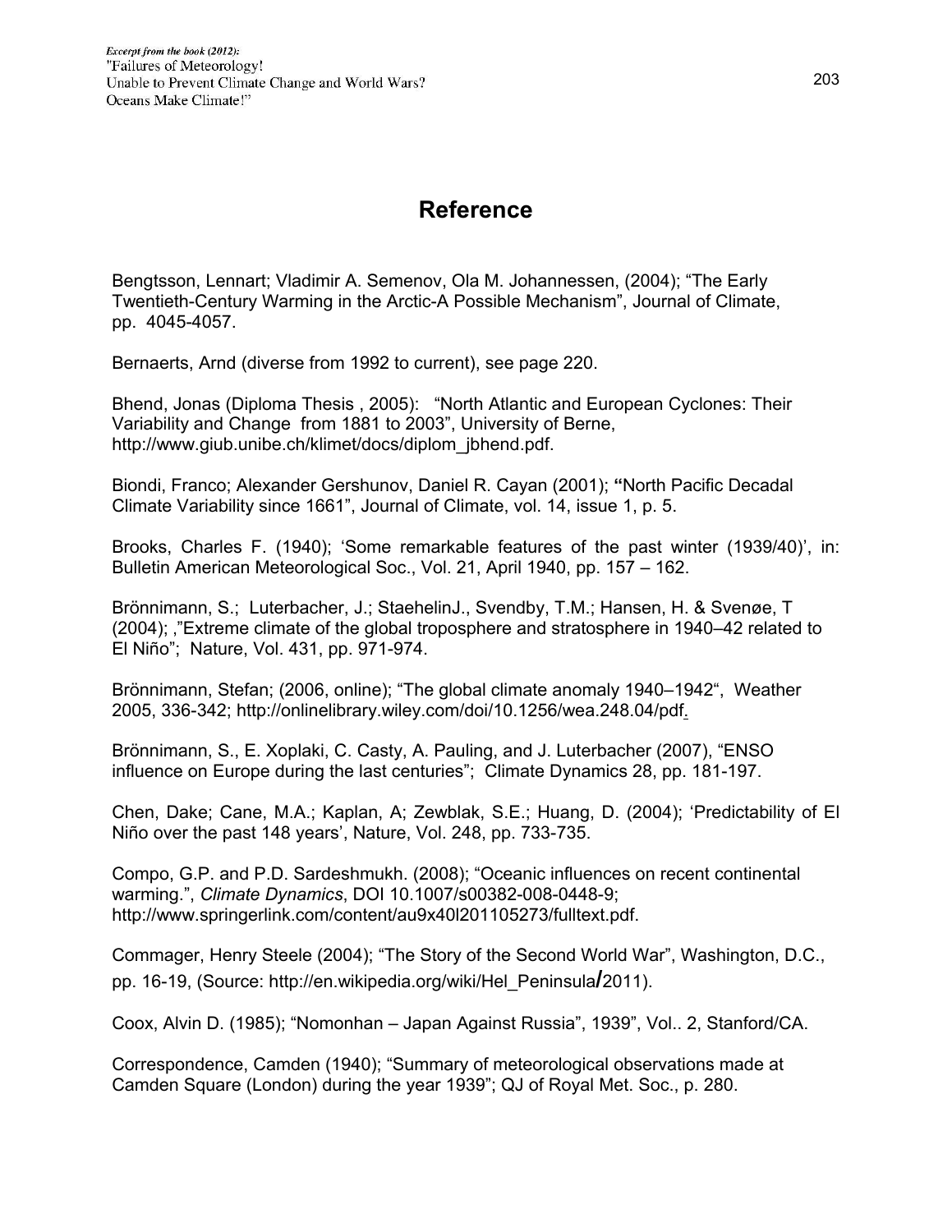Correspondence, Greenwich (1940); "Communicated by the Astronomer Royal, 'Meteorological observations at the Royal Observatory, Greenwich, during the year 1939"; QJ of Royal Met. Soc., p. 207.

Daniels, Josephus (1920); "The Northern Barrage", No. 2 (The Northern Barrage and other mining activities), No.4, The Northern Barrage –Taking up the mines), Publication, Navy Department, Washington Government Printing Office.

Det Danske; Det Danske Meteorologiske Institut; "Is- og besejlingsforholdene i de danske Farvande i Vinteren"; 1939-40; 1940-41; 1941-42; 1947, Kobenhavn.

DHI-Eisbeobachtung; Deutsches Hydrographisches Institut, (1961); "Eisbeobachtungen – 1900/01 - 1959/60", Nr. 17, Hamburg.

Diaz, Henry F. and G. N. Kiladis (1992); Diaz and Markgraf (ed) (1992); "El Niño"; Atmospheric teleconnetions associated with the extreme phase of Southern Oscillation; Cambridge, pp. 8-28.

Dines, J.S. (1942); "Greenwich during the year 1940", Correspondence and Notes; in: Quarterly Journal of Royal Met. Soc., p. 180f.

Drummond, A. J.; (1943); "Cold winters at Kew Observatory, 1783-1942"; Quarterly Journal of Royal Met. Soc., No. 69, pp. 17-32, and ibid; Discussion: "Cold winters at Kew Observatory, 1783-1942"; Quarterly Journal of Royal Met. Soc., 1943, p. 147ff.

Dyke, Carl v. (1979), "The Soviet Invasion of Finland 1939-40", Cambridge.

Elliot, Peter (1979); "Allied Minesweeping in World War 2", Cambridge.

Fraedrich, K. and K. Müller, (1992); "Climate anomalies in Europe associated with ENSO extremes. Int. J. Climatology", Vol.12, p. 25-31.

IPCC, (2007). "Observations: Oceanic Climate Change and Sea Level"; Coordinating Lead Authors: Nathaniel L. Bindoff, Jürgen Willebrand.

Fletcher, Joseph O. (1970); "Polar Ice and the Global Climate Machine", Bulletin of the Atomic Scientists, Dec. 1970, p. 40 –47, (online).

Folland, C.K., et al. (1992); "Observed Climate Variability and Change", in: 'Climate Change 1992'; Edited by: J.T. Houghton, et al.; Cambridge, 1992, p. 135ff; und Supplement-Report (1992), S.135ff.

Fraedrich, K. (1994); "An ENSO impact on Europe?", Tellus, 46A, pp. 541-552.

Frankcom, C.E.N. (1940); "Ice conditions in the Baltic and Danube Areas December 1st, 1939 to January 23rd, 1940", The Meteorological Magazine, Vol. 75, February 1940, pp. 1-8.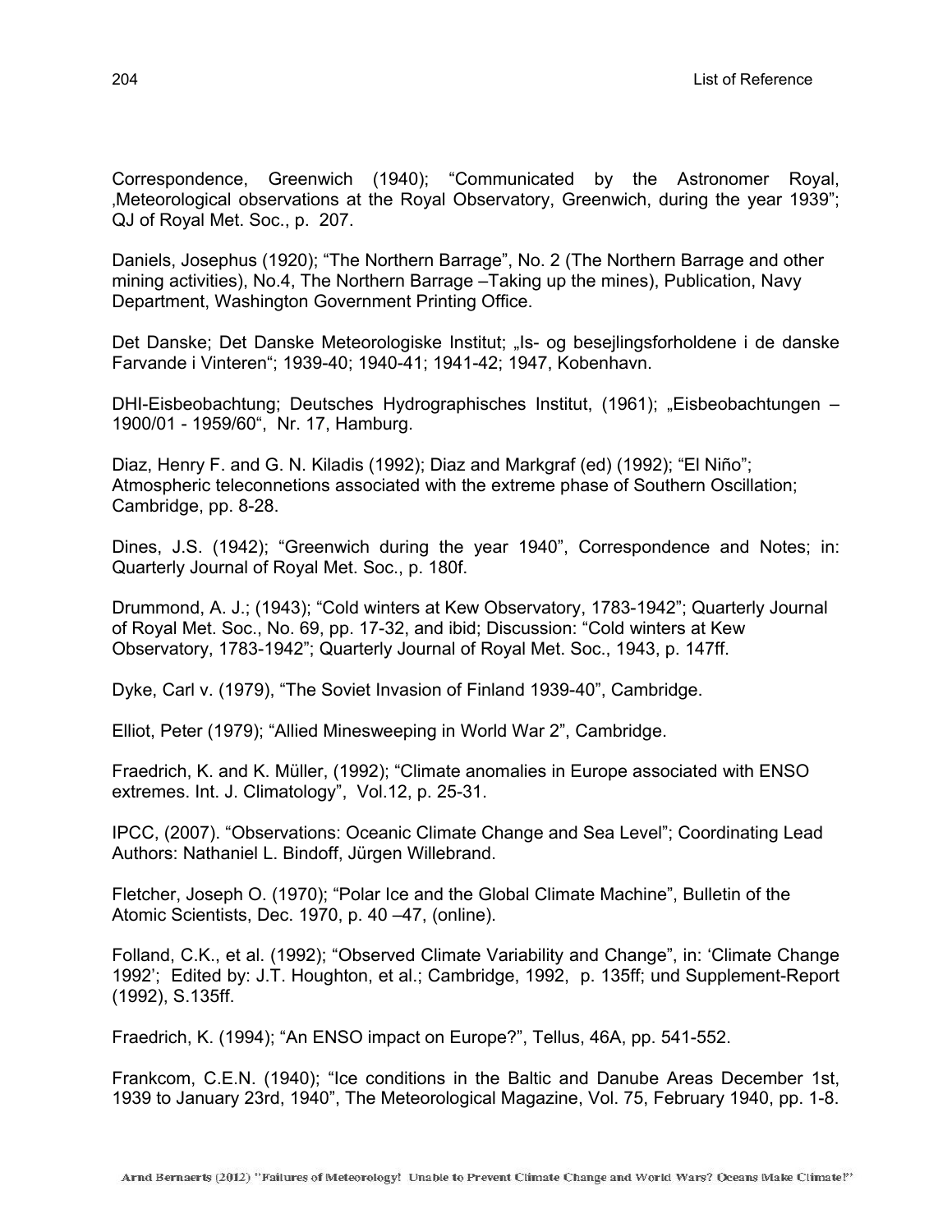Frogner, E. (1948); "Means and extremes of sea temperature by the Norwegian coast", Geofysiske Publikasjoner, Vol. XV, No.3, pp. 4-82.

Geiger, R. (1948), "Die meteorologischen Bedingungen des harten Winters 1939/40"; Forstwirtschaft Centralblatt, Vol. 67, Nr. 1, S. 1-9.

Gimeno, L; R. Nieto, A. Drumond, A.M. Duran-Quesada, A. Strohl, H. Sodemann, and R.M. Trigo (2011); "A close look at Oceanic Sources of Continental Precipitation", ESO/AGU, Vol. 92, No.23, p. 193f.

Groissmayr, F.B. (1944); "Die gewaltigen Temperaturstörungen auf der Nordhemisphäre 1920-1942", Zeitschrift für angewandte Meteorologie, Jg. 61, pp. 15-56 (15-24, and 49-56).

Groissmayr, F.B (1947); "Die große säkulare Änderung der Temperaturen über Nord-Europa um und nach 1940", Deutscher Wetterdienst in der US Zone, No. 1 Heft 10, 1947-49, S. 11ff.

Gunton, H.C. (1938/39 to 1941/42); "Report on the Phenological Observations in British Isles from Dec. to Nov. [1938-1942, pp. div.]", QJ of Royal Met. Soc., pp. div..

Hackmann, Willem (1984); "Seek and Strike, Sonar, anti-submarine warfare and the Royal Navy 1914-54", London.

Hansen, J., D. Johnson, A. Lacis, S. Lebedeff, P. Lee, D. Rind, and G. Russell, (1981): Climate impact of increasing atmospheric carbon dioxide. *Science*, 213, 957-966; http://pubs.giss.nasa.gov/cgi-bin/abstract.cgi?id=ha04600x.

Herring David (2007); "Earth's Temperature Tracker", NASA at : http://www.giss.nasa.gov/research/features/200711\_temptracker/.

Hawke, E.L. (1940); "The snowstorm and drift of January 26-29, 1940 in the Northern Chilterns" .J.R.Met. Soc. Vol. 66, p. 152f.

Hesselberg, T.H., and Birkeland, B.J. (1956); "The continuation of the secular variations of the climate of Norway 1940-50", in: Geofysiske Publikasjoner Vol. XV. No. 5. , Bergen 1944- 56; p.14, Table C.

Jevrejeva, S. (2000); "Long–Term Variability of Sea Ice and Air Temperature Conditions Along the Estonian Coast", Geophysica, 36(1-2), pp.17-30.

Johannessen, Ola M., et al. (2004); "Arctic climate change – Observed and modeled temperature and sea ice variability"; Nansen Environmental and Remote Sensing Center, Report No. 218, Bergen 2002; Tellus 56A (2004), p. 328 –341, Corr. 559-560.

Jurva, Risto and Palosuo, Erkki (1959); "Die Eisverhältnisse in den Finnland umgebenden Meeren in den Wintern 1938 – 1945 und die Baltischen Eiswochen in den Wintern 1938– 39", Meerentutkimuslaitoksen Julkaisu Havsforskningsinstitutets Skrift, No. 188, Helsinki.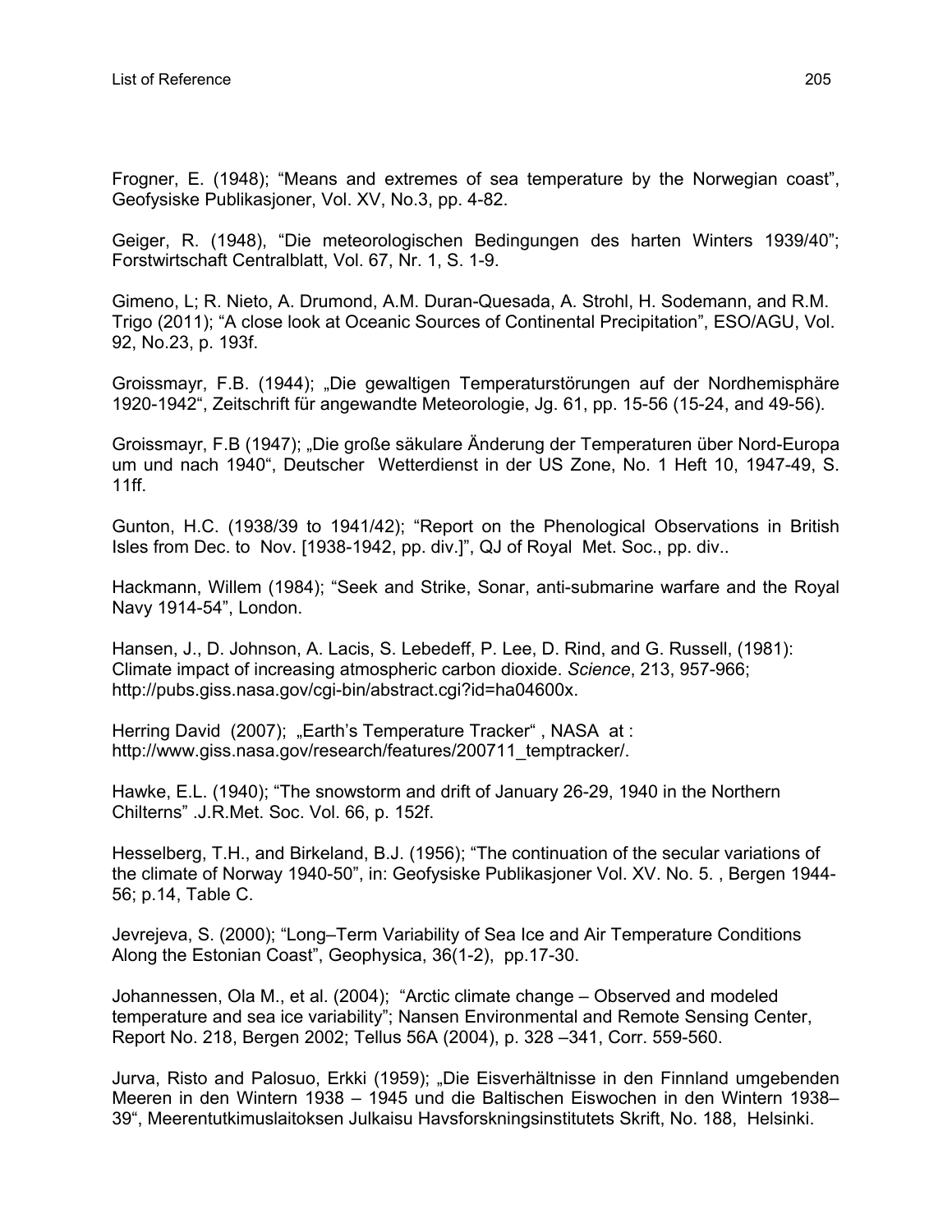Kobayashi, Tokimasa; Keizou Yabuki, Masayoshi Sasaki & Jun-Ichi Kodama (1999); "Longterm fluctuation of the catch of Pacific herring in Northern Japan "; Report of the 1999 REX Task Team Workshop on herring, 8th Meeting/Vladivostok, October 1999, at: http://www.pices.int/publications/scientific\_reports/Report15/REX\_Longterm.pdf .

Koburger, C.W. (1994); "Naval Warfare in the Baltic, 1939-1945 – War in a narrow sea", Westport USA/London, pp. 25-41.

Kwok, Roberta (2009); "Jellyfish help mix the world's oceans", Nature, online 29 July doi:10.1038/news.2009.745; http://www.nature.com/news/2009/090729/full/news.2009.745.html.

Lamp, H.H. (Hubert Horace) (1969); "The New Look of Climatology", Nature, Vol. 223, p. 1209ff.

Latif, M (2001); "On North Pacific Climate Variability"; http://www.mpimet.mpg.de/fileadmin/publikationen/Reports/max\_scirep\_318.pdf.

Lejenäs, Harald, (1989): "The Severe Winter in Europe 1941–42: The Large-scale Circulation, Cut-off Lows, and Blocking". Bull. Amer. Meteor. Soc., Vol. 70, Issue 3, pp. 271– 281.

Lewis, L. F. (1940); "Weather of 1939", The Meteorological Magazine, p. 9-11.

Lewis, Lilian, F. (1943); "Snow-cover in the British Isles in January and February of the severe winters 1940, 1941 and 1942", Quarterly Journal of Royal Met. Soc., p. 215-219.

Liljequist, Gösta H. (1942), "Isvintern 1941/42"; Statens Meteorologisk, Hydrograiska Anstalt, No.43, pp. 2-15.

Liljequist, Gösta H. (1943); '"The severity of the winters at Stockholm 1757–1942", Geografiska Annaler 1-2, 1943, p. 81-104; und: Meddelanden, Serien Uppsatser, Stockholm, 1943, pp.1-24.

Ljungqvist, F.C. (2010). "A new reconstruction of temperature variability in the extra-tropical Northern Hemisphere during the last two millennia". Geografiska Annaler Series A *92;* pp. 339-351.

Mandel, William (1950); "Some notes on the Soviet Arctic during the past decade", Journal of Arctic Inst. of North America, Vol. 3, p. 55ff.

Mantua, Nathan (2000); "How Does The Pacific Decadal Oscillation Impact Our Climate?", http://www.quaranteedweather.com/content\_page.aspx?content\_id=56.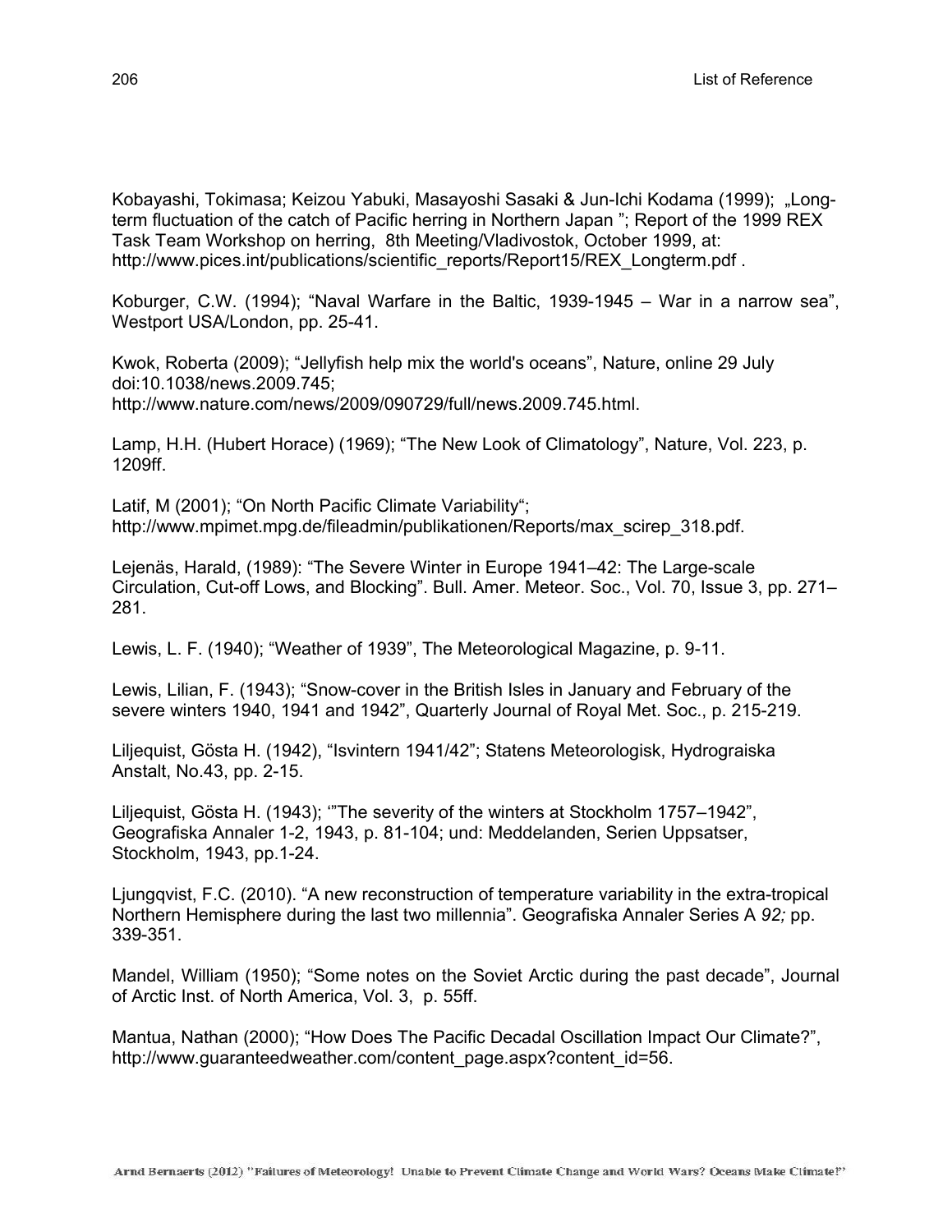Mantua, Nathan J.; Steven R. Hare, Yuan Zhang, John M. Wallace, and Robert C. Francis (1997); "A Pacific interdecadal climate oscillation with impacts on salmon production", Bulletin of the American Meteorological Society"; Vol 78, pp. 1069-1079.

Martin, R.J. (1939); 'The Weather of 1939 in the United States', The Monthly Weather Review, Vol. 67, pp. 444 - 445.

Naganuma, Kosuke (1978), "On the Water Temperature Fluctuation at the Representative Points in the Japan Sea along the Honshu Coast"; Bull. Jap. Sea Reg. Fish (29), p. 269- 282, (online).

W. Naegler, (1940); "Der kälteste Januar seit mindestens 112 Jahren in Dresden", Zeitschrift für angewandte Meteorologie, p. 91-92.

Neumann, J., H. Flohn, (1987): "Great Historical Events That Were Significantly Affected by the Weather: Part 8, Germany's War on the Soviet Union, 1941-45. II. Some Important Weather Forecasts, 1942-45". Bull. Amer. Meteor. Soc., 68, 620-630 (citation at p. 627), (online PDF).

Newman, M.; G.P. Compo, and M.A. Alexander (2003); "ENSO-Forced Variability of the Pacific Decadal Oscillation"; Journal of Climate, Vol. 16, No 23, p. 3853-58.

Oestman, C.J. (1941); 'Isvintern 1940-41 – En jämförselse med 1939-40', Statens Met-Hydro. Anst., Meddelanden Ser. Uppsatser, No. 38, Stockholm, pp. 2-10.

Overy, R.J. (1980); The Air War 1939-1945', London.

Palosuo, Erkki; (1953), "A Treatise on severe ice conditions in the central Baltic", Fennia 77, No. 1, Helsinki, p. 127.

Palosuo, Erkki (1966), "Ice in the Baltic", Oceanography and Marine Biology: An Annual Review, Vol.4, pp.79-90.

Palosuo, Erkki, (1981), "Absolute Greatest Thickness of Level Ice on the Baltic Sea", Geophysica Vol. 17, Nos. 1–2, p. 133-142.

Piekalkiewicz, Janusz (1997); "Der Zweite Weltkrieg", Augsburg.

Polyakov*,* I. V.; *G. V.* Alekseev*,* L. A. Timokhov*,* U. S. Bhatt*,* R. L. Colony*,* H. L. Simmons*,*  D*.* Walsh*,* J. E. Walsh*,* V. F. Zakharov (2004), "Variability of the Intermediate Atlantic Water of the Arctic Ocean over the last 100 Years", Journal of Climate, Vol. 17, No. 23, pp. 4485– 4497.

Pozo-Vazque, D.; S.R. Gamitz-Fortis; J. Tovar-Pescador; M.J. Esteban-Parra and Y. Castro-Diez (2005), "El Niño-Southern Oscillation Events and Associated European Winter Precipitation Anomalies"; Int. J. Climatology. 25; p. 17–31.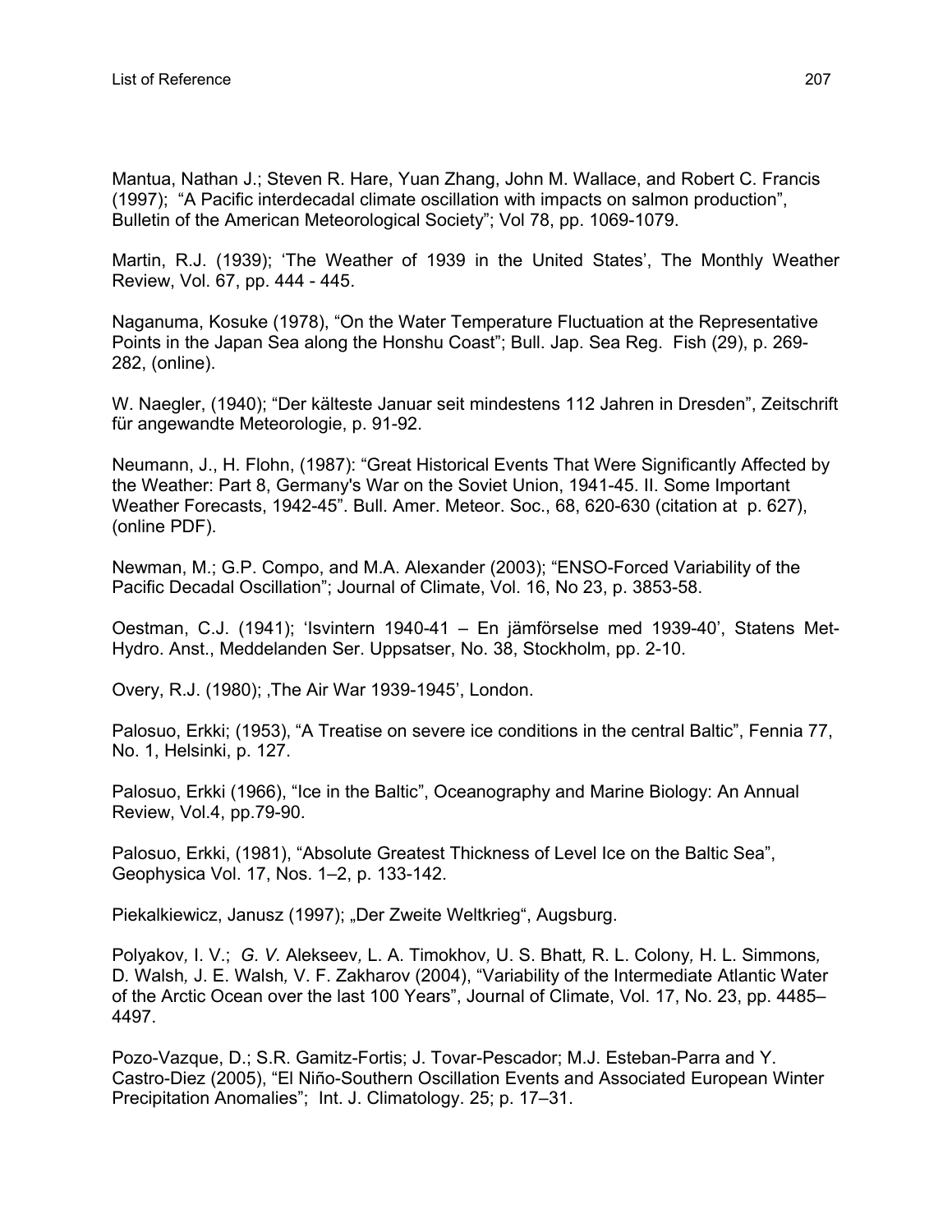Rayner, N. A., D. E. Parker, E. B. Horton, C. K. Folland, L. V. Alexander, D. P. Rowell, E. C. Kent, and A. Kaplan (2003); "Global analyses of sea surface temperature, sea ice, and night marine air temperature since the late nineteenth century", J. Geophys. Res., 108 D14), 4407.

Rodewald, M. (1948a); "Golfstrom und Wetter", Annalen der Meteorologie, Heft 3, 1948, pp. 65-69; [and Discussion: Annalen der Meteorologie, Juli/August 1948, p. 250].

Rodewald, M. (1948b); "Das Zustandekommen der strengen europäischen Winter", Annalen der Meteorologie, April/Mai 1948, pp. 97-99.

Rodewald, M. (1948c); "Die barischen Vorbereitungen strenger und milder mitteleuropaeischer Winter", Annalen der Meteorologie, April/Mai 1948, pp. 99-105.

Rodewald, M. (1963); "Sea-surface temperatures of the North Atlantic Ocean during the decade 1951-60, their anomalies and development in relation to the atmospheric circulation", in: Change of Climate; Proc. of the Rome Symposium, UNESCO/WMO, 1963, pp. 97-105.

Rodionov, S.; J. Overland, and N. Bond (2004); "Climate Overview – 2004"; http://www.beringclimate.noaa.gov/reports/np\_04.htm.

Ross, Jeremy (2009); "The Pacific Ocean's Influence on Climate Change: How Low will the PDO Go?" http://icecap.us/index.php/go/new-andcool/the pacific oceans influence on climate change how low will the pdo go/.

Scherhag, Richard (1939a); "Die Erwärmung des Polargebiets", Annalen der Hydrographie und Maritimen Meteorologie, p. 57-67.

Scherhag, Richard (1939b); "Die gegenwärtige Milderung der Winter und ihre Ursachen", Annalen der Hydrographie und Maritimen Meteorologie, p. 292- 303.

Scherhag, Richard (1951), "Die große Zirkulationsstörung im Jahr 1940", Annalen der Meteorologie, Heft 7-9, p. 321 –329.

Quirin Schiermeier (2010); "When the North Atlantic caught a chill; Surface cooling could have pushed down temperatures in the Northern Hemisphere 40 years ago."; Nature 467, p. 381, http://www.nature.com/news/2010/100922/full/467381a.html.

Schofield, B.B. (1977), "The Arctic Convoys", London.

Schmidt, Rudi (1991); "Achtung – Torpedos los! Der strategische und operative Einsatz des Kampfgeschwaders 26, Löwengeschwader, Das Torpedogeschwader der deutschen Luftwaffe im Zweiten Weltkrieg", Bonn.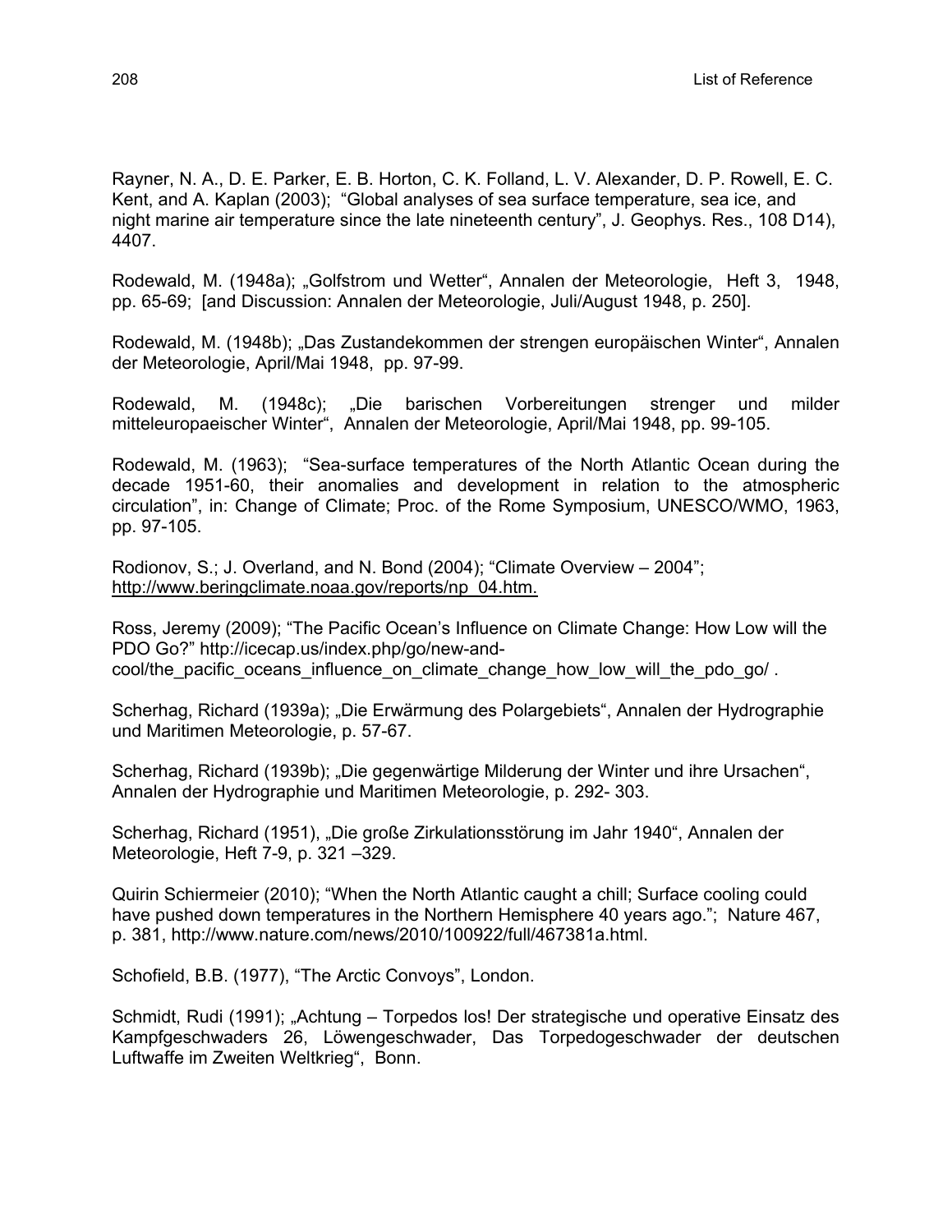Schokalsky, J. (1936); "Recent Russian researches in the Arctic Sea and in the mountains of Central Asia", in: The Scottish Geographicial Magazine, Vol. 52, No. 2, March 1936, pp. 73-84.

Seewarte, Deutsche Seewarte, Hamburg; "Tägliche Witterungsberichte" (1939ff) (Daily weather reports by a sub-division of the German Ministry of Aviation during WWII).

Singer, S. Fred (ed) (2008); "Nature*,* Not *Human Activity, Rules the* Climate", Chicago.

Slader, John (1995); "'The Fourth Service' – Merchantmen at war 1939-45", Corfe Mullen, Dorset.

Sverdrup, H.U. (1942); "Oceanology for Meteorlogists", New York.

SMHI, (div.); Statens Meteorologisk-Hydrografiska Anstalt, "Arsbok", 'Månadsöversikt över Vänderlek och Vattentillgång', Argang 21-26, 1939 –1945, Stockholm.

Trenberth, Kevin E., Philip D. Jones, (2007); IPCC/2007/WG1/Figure 3.4, Chapter 3: "Observations: Surface and Atmospheric Climate Change" (PDF-version, p. 246).

Thompson, David W.J.; John M. Wallace, John J. Kennedy and Phil D. Jones, (2010) "An abrupt drop in Northern Hemisphere sea surface temperature around 1970", Nature, Vol. 467, p. 444-447.

Vanovcan, Jura (2010) "European climate, Alpine glaciers and Arctic ice in relation to North Atlantic SST record", essay at "Watts Up With That" (WUWT), 26 September 2010; http://wattsupwiththat.com/2010/09/26/a-must-read-european-climate-alpine-glaciers-andarctic-ice-in-relation-to-north-atlantic-sst-record/.

Vinther,B. M.; K. Andersen, P. D. Jones, K. R. Briffa, und J. Cappelen (2006); "Extending Greenland temperature records into the late eighteenth century", Journal of Geophysical Research, Vol.111, D11105, doi:10.1029/2005JD006810.

Weickmann, L. (1942); "Die Erwaermung der Arktis", Berlin.

Wexler, H. (1951); "On the effects of volcanic dust on insulation and weather", Bulletin American Meteorological Society, Vol. 32, No. 1, January 1951, p. 10-15; and: Vol. 32, No. 2, February 1951, pp. 48-52.

Witterungsbericht; "Deutscher Witterungsbericht", until 1939: Zeitschrift "Wirtschaft und Statistik", Statistisches Reichsamt, since 1940 as 'Deutscher Witterungsbericht 1940-1944', Deutscher Wetterdienst , US-Zone, Bad Kissingen, 1948.

Wright, Peter B. (1986); "Problems in the use of ship observations for the study of interdecadal Climate change", Monthly Weather Review, Vol. 114, pp. 1028-1034.